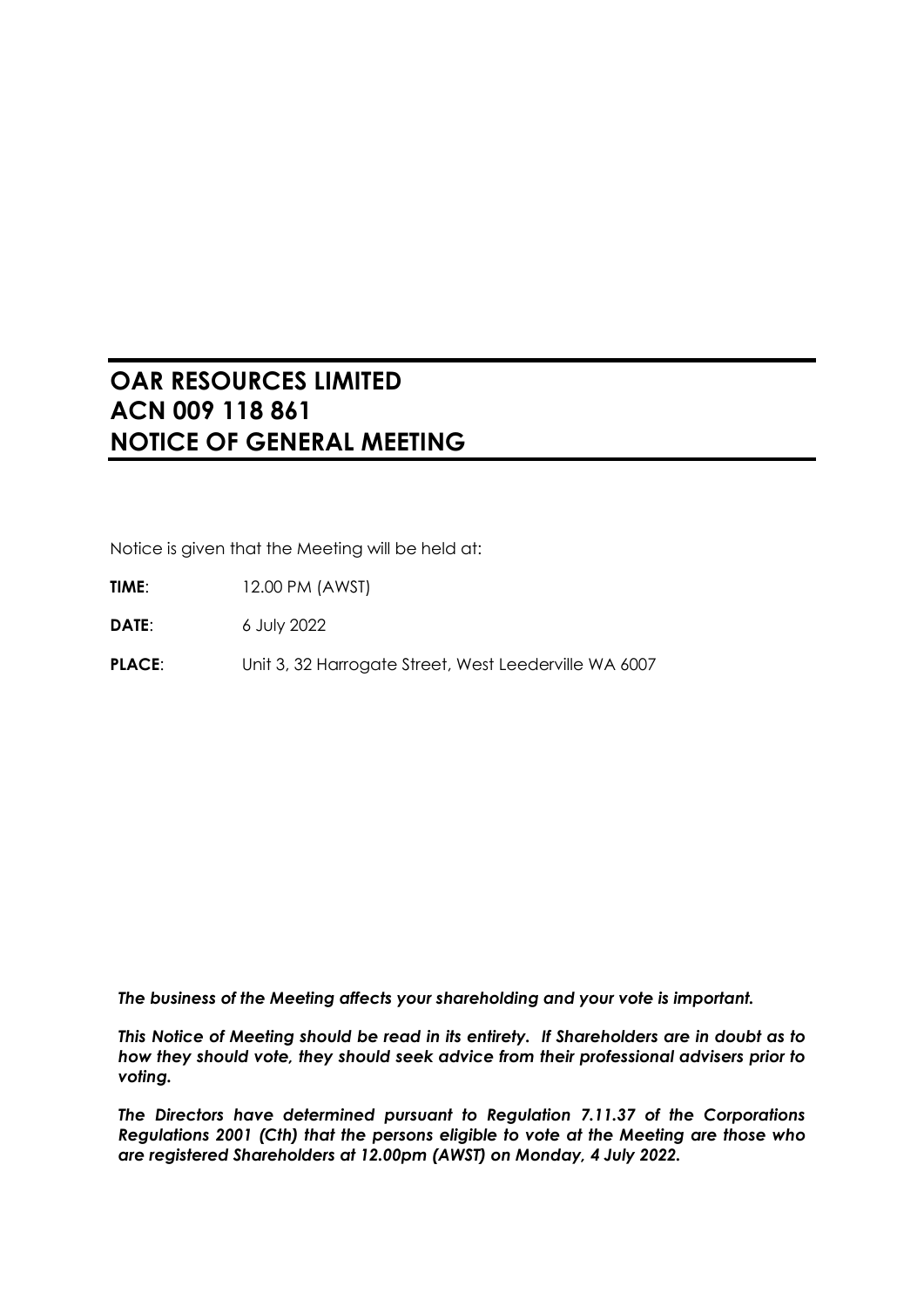### **BUSINESS OF THE MEETING**

#### **AGENDA**

#### <span id="page-1-3"></span>**1. RESOLUTION 1 – ELECTION OF DIRECTOR – ANTHONY GREENAWAY**

To consider and, if thought fit, to pass, with or without amendment, the following resolution as an **ordinary resolution**:

*"That, for the purpose of clause 7.6 of the Constitution, Listing Rule 14.4 and for all other purposes, Anthony Greenaway, a Director who was appointed casually on 1 February 2022, retires, and being eligible, is elected as a Director."*

#### <span id="page-1-0"></span>**2. RESOLUTION 2 – RATIFICATION OF PRIOR ISSUE OF CAPITAL RAISING SHARES AND OPTIONS**

To consider and, if thought fit, to pass, with or without amendment, the following resolution as an **ordinary resolution**:

*"That, for the purposes of Listing Rule 7.4 and for all other purposes, Shareholders ratify the issue of 300,000,000 Shares and 150,000,000 Options on the terms and conditions set out in the Explanatory Statement."*

A voting exclusion statement applies to this Resolution. Please see below.

### <span id="page-1-1"></span>**3. RESOLUTION 3 – APPROVAL TO ISSUE BROKER OPTIONS**

To consider and, if thought fit, to pass, with or without amendment, the following resolution as an **ordinary resolution**:

*"That, for the purposes of Listing Rule 7.1 and for all other purposes, approval is given for the Company to issue up to 43,200,000 Options on the terms and conditions set out in the Explanatory Statement."*

A voting exclusion statement applies to this Resolution. Please see below.

#### <span id="page-1-2"></span>**4. RESOLUTION 4 – ISSUE OF OPTIONS TO RELATED PARTY – SHAPE WEALTH PTY LTD**

To consider and, if thought fit, to pass, with or without amendment, the following resolution as an **ordinary resolution**:

*"That, for the purposes of Listing Rule 10.11 and for all other purposes, approval is given for the Company to issue 16,800,000 Options to Shape Wealth Pty Ltd as nominee of PAC Partners Pty Ltd on the terms and conditions set out in the Explanatory Statement."*

A voting exclusion statement applies to this Resolution. Please see below.

#### **Dated: 30 May 2022**

**By order of the Board**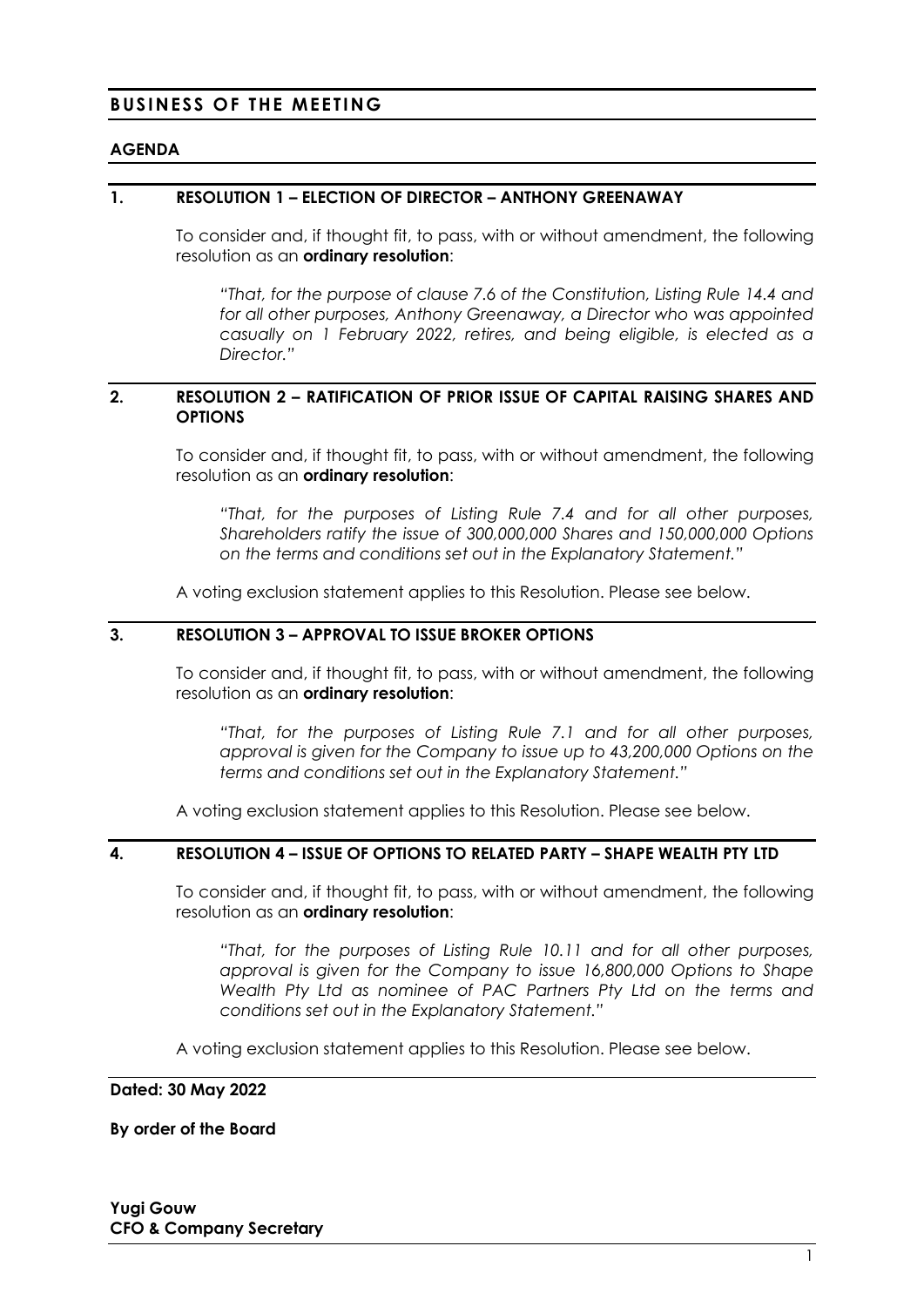#### **Voting Exclusion Statements**

In accordance with Listing Rule 14.11, the Company will disregard any votes cast in favour of the resolution set out below by or on behalf of the following persons:

| <b>Resolution 2 - Ratification</b><br>of prior issue of Capital<br><b>Raising Shares and Options</b> | A person who participated in the issue or is a counterparty to the<br>agreement being approved (namely Capital Raising Participants) or an<br>associate of that person or those persons.                                                                                                                                                                     |
|------------------------------------------------------------------------------------------------------|--------------------------------------------------------------------------------------------------------------------------------------------------------------------------------------------------------------------------------------------------------------------------------------------------------------------------------------------------------------|
| <b>Resolution 3- Approval to</b><br>issue Broker Options                                             | A person who is expected to participate in, or who will obtain a material<br>benefit as a result of, the proposed issue (except a benefit solely by<br>reason of being a holder of ordinary securities in the Company) (namely<br>Euroz Hartleys Limited and PAC Partners Pty Ltd) (or their nominees) or an<br>associate of that person (or those persons). |
| <b>Resolution 4 - Issue of</b><br><b>Options to Related Party -</b><br><b>Shape Wealth Pty Ltd</b>   | Shape Wealth Pty Ltd as nominee for PAC Partners Pty Ltd and any other<br>person who will obtain a material benefit as a result of the issue of the<br>securities (except a benefit solely by reason of being a holder of ordinary<br>securities in the Company) or an associate of that person or those<br>persons.                                         |

However, this does not apply to a vote cast in favour of the Resolution by:

- (a) a person as a proxy or attorney for a person who is entitled to vote on the Resolution, in accordance with the directions given to the proxy or attorney to vote on the Resolution in that way; or
- (b) the Chair as proxy or attorney for a person who is entitled to vote on the Resolution, in accordance with a direction given to the Chair to vote on the Resolution as the Chair decides; or
- (c) a holder acting solely in a nominee, trustee, custodial or other fiduciary capacity on behalf of a beneficiary provided the following conditions are met:
	- (i) the beneficiary provides written confirmation to the holder that the beneficiary is not excluded from voting, and is not an associate of a person excluded from voting, on the resolution; and
	- (ii) the holder votes on the resolution in accordance with directions given by the beneficiary to the holder to vote in that way.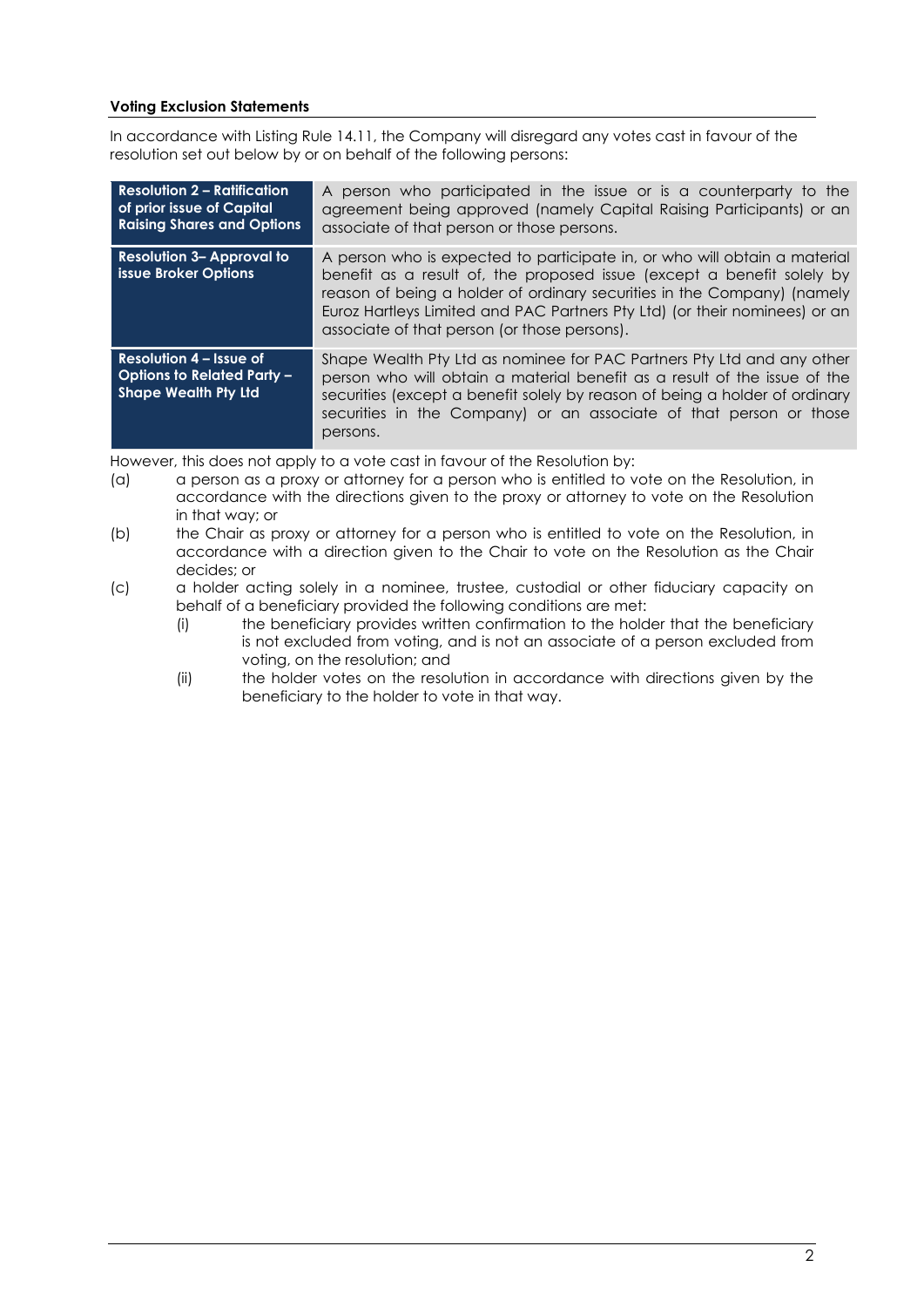#### **Voting by Proxy**

To vote by proxy, please complete and sign the enclosed Proxy Form and return by the time and in accordance with the instructions set out on the Proxy Form.

In accordance with section 249L of the Corporations Act, Shareholders are advised that:

- each Shareholder has a right to appoint a proxy;
- the proxy need not be a Shareholder of the Company; and
- a Shareholder who is entitled to cast two (2) or more votes may appoint two (2) proxies and may specify the proportion or number of votes each proxy is appointed to exercise. If the member appoints two (2) proxies and the appointment does not specify the proportion or number of the member's votes, then in accordance with section 249X(3) of the Corporations Act, each proxy may exercise one-half of the votes.

Shareholders and their proxies should be aware that:

- if proxy holders vote, they must cast all directed proxies as directed; and
- any directed proxies which are not voted will automatically default to the Chair, who must vote the proxies as directed.

#### **Voting in person**

To vote in person, attend the Meeting at the time, date and place set out above.

You may still attend the meeting and vote in person even if you have lodged appointed a proxy. If you have previously submitted a Proxy Form, your attendance will not revoke your proxy appointment unless you actually vote at the meeting for which the proxy is proposed to be used, in which case, the proxy's appointment is deemed to be revoked with respect to voting on that resolution.

Please bring your personalised Proxy Form with you as it will help you to register your attendance at the meeting. If you do not bring your Proxy Form with you, you can still attend the meeting but representatives from the Company will need to verify your identity.

#### *Should you wish to discuss the matters in this Notice of Meeting please do not hesitate to contact the Company Secretary on +61 (8) 6117 4797.*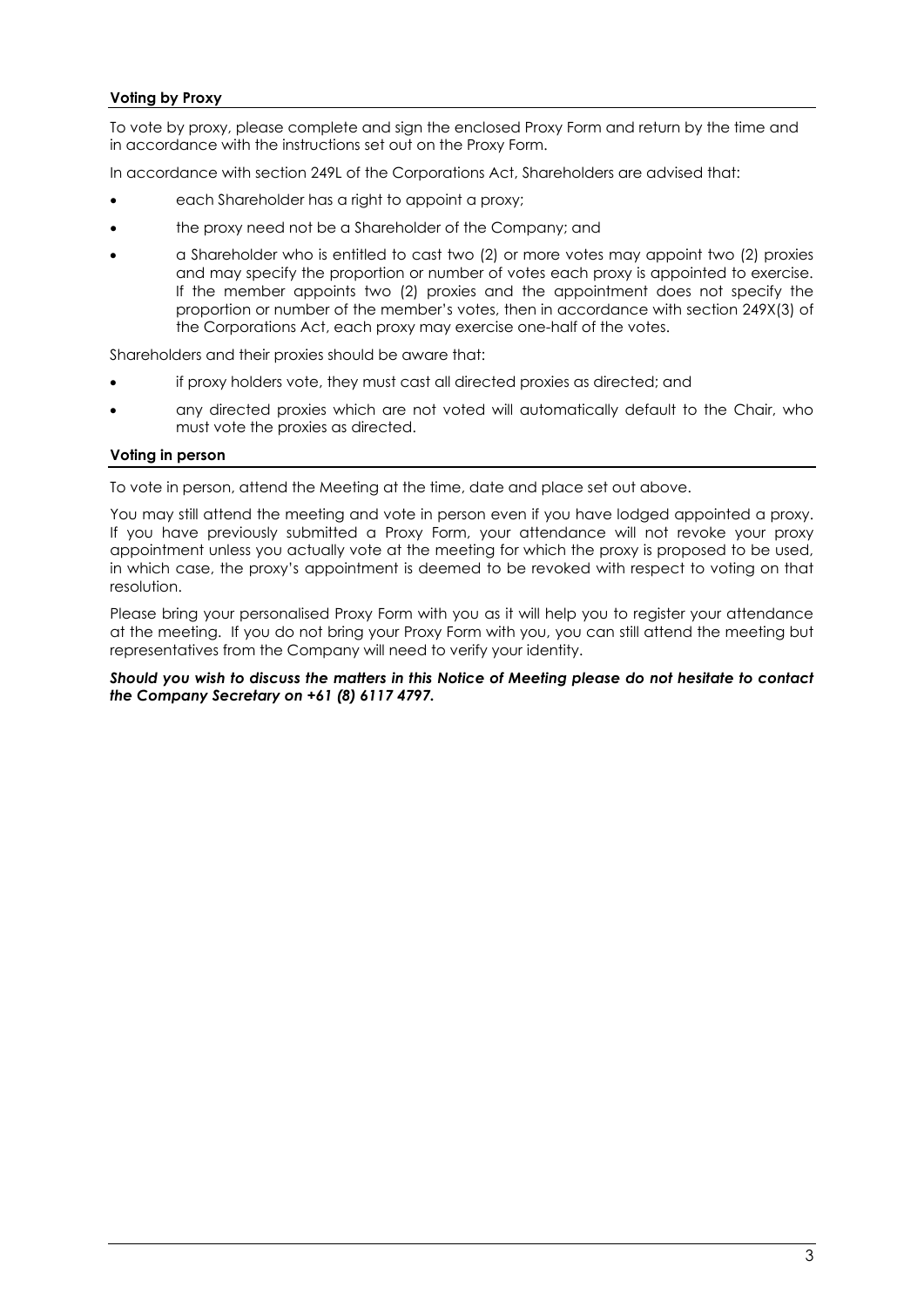# **EXPLANATORY STATEMENT**

This Explanatory Statement has been prepared to provide information which the Directors believe to be material to Shareholders in deciding whether or not to pass the Resolutions.

### **1. RESOLUTION 1 – ELECTION OF DIRECTOR – ANTHONY GREENAWAY**

### **1.1 General**

The Constitution allows the Directors to appoint at any time a person to be a director either to fill a casual vacancy or as an addition to the existing Directors, but only where the total number of Directors does not at any time exceed the maximum number specified by the Constitution.

Pursuant to the Constitution and Listing Rule 14.4, any Director so appointed holds office only until the next annual general meeting and is then eligible for election by Shareholders but shall not be taken into account in determining the Directors who are to retire by rotation (if any) at that meeting.

Anthony Greenaway, having been appointed by other Directors on 1 February 2022 in accordance with the Constitution, will retire in accordance with the Constitution and Listing Rule 14.4 and being eligible, seeks election from Shareholders.

#### **1.2 Qualifications and other material directorships**

Mr Greenaway is a qualified geologist with over 25 years' experience in mineral exploration and development. He has held senior management roles in both public and private exploration companies across a range of commodities including, gold, iron ore and nickel-copper-PGE's.

#### **1.3 Independence**

Anthony Greenaway has no interests, position or relationship that might influence, or reasonably be perceived to influence, in a material respect his capacity to bring an independent judgement to bear on issues before the Board and to act in the best interest of the Company as a whole rather than in the interests of an individual security holder or other party.

If elected the Board considers Anthony Greenaway will be an independent Director.

#### **1.4 Other material information**

The Company conducts appropriate checks on the background and experience of candidates before their appointment to the Board. The Company undertook such checks prior to the appointment of Anthony Greenaway.

Anthony Greenaway has confirmed that he considers he will have sufficient time to fulfil his responsibilities as a Non-Executive Director of the Company and does not consider that any other commitment will interfere with his availability to perform his duties as a Non-Executive Director of the Company.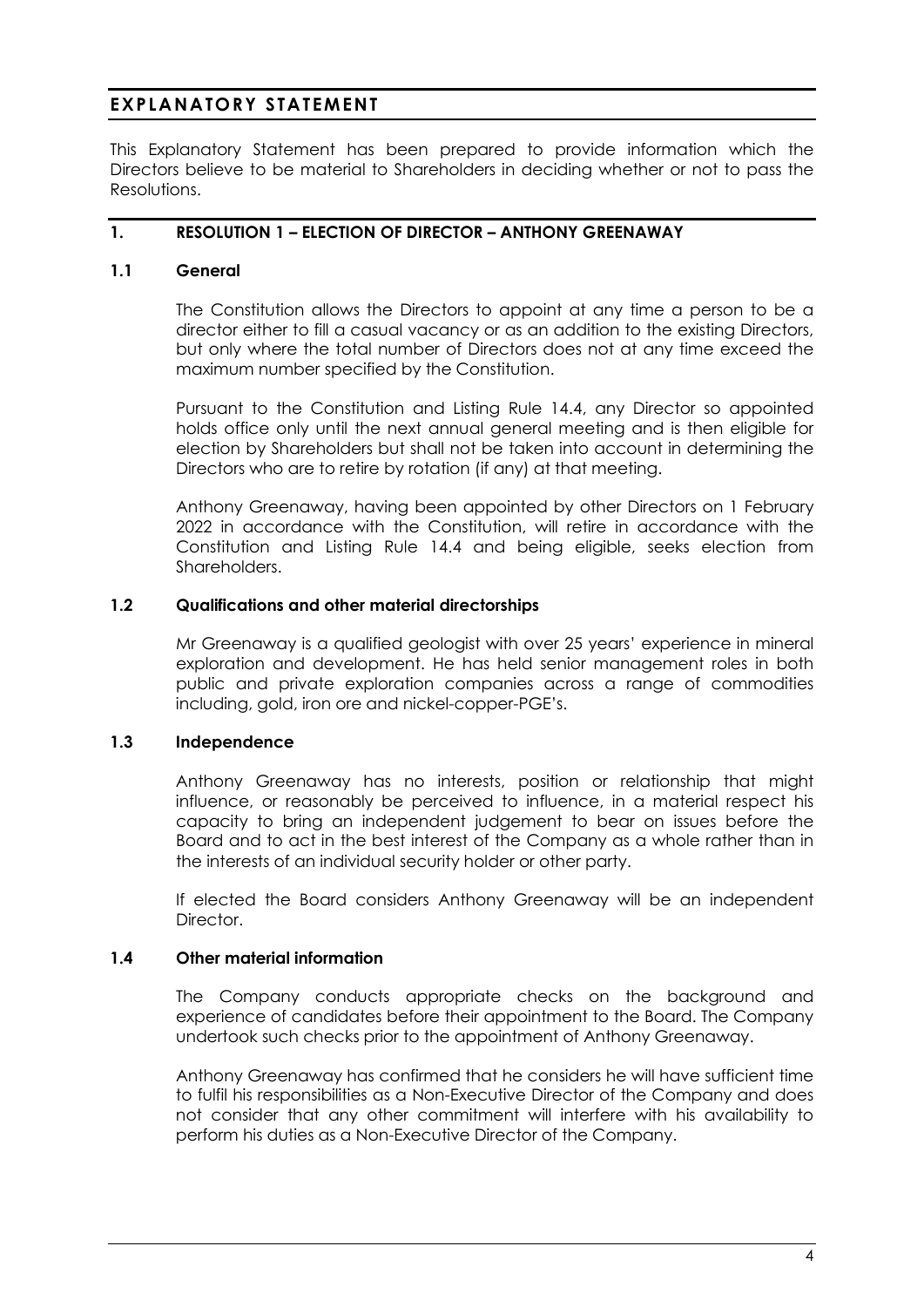### **1.5 Board recommendation**

The Board has reviewed Anthony Greenaway's performance since his appointment to the Board and considers that Anthony Greenaway's skills and experience will continue to enhance the Board's ability to perform its role. Accordingly, the Board supports the election of Anthony Greenaway and recommends that Shareholders vote in favour of [Resolution 1.](#page-1-3)

### **2. RESOLUTION 2 – RATIFICATION OF PRIOR ISSUE OF PLACEMENT SHARES AND OPTIONS**

### <span id="page-5-0"></span>**2.1 General**

As announced on 4 March 2022, the Company has completed a capital raising of \$1,500,000 through the issue of 300,000,000 Shares at an issue price of \$0.005 per Share together with one (1) free attaching Option for every two (2) Shares subscribed for and issued (**Capital Raising**).

On 11 March 2022, the Company issued the Shares the subject of the Capital Raising, this was followed on 14 April 2022 by the issue of the Options (**Capital Raising Securities**) to professional and sophisticated investors who participated in the Capital Raising (**Capital Raising Participants**).

The Company engaged the services of Euroz Hartleys Limited (ACN 104 195 057) (AFSL 230052) (**Euroz Hartleys**), to manage the issue of the Capital Raising Securities. Euroz Hartleys engaged PAC Partners Pty Ltd (ACN 165 738 438) (**PAC Partners**) to assist in placing the Capital Raising Securities, with PAC Partners having demand for in the order of up to \$750,000 of the Capital Raising. Subject to Shareholder approval of [Resolution 3,](#page-1-1) the Company agreed to issue 60,000,000 Options on the same terms as the Options issued under the Capital Raising to Euroz Hartleys and PAC Partners (or their nominees) in consideration for services provided.

Broadly speaking, and subject to a number of exceptions, Listing Rule 7.1 limits the amount of equity securities that a listed company can issue without the approval of its shareholders over any 12-month period to 15% of the fully paid ordinary securities it had on issue at the start of that 12-month period.

Under Listing Rule 7.1A, an eligible entity can seek approval from its members, by way of a special resolution passed at its annual general meeting, to increase this 15% limit by an extra 10% to 25%.

The Company obtained approval to increase its limit to 25% at the annual general meeting held on 24 November 2021.

The issue of the Capital Raising Securities does not fit within any of the exceptions set out in Listing Rule 7.2 and, as it has not yet been approved by Shareholders, it effectively uses up part of the 15% limit in Listing Rule 7.1, reducing the Company's capacity to issue further equity securities without Shareholder approval under Listing Rule 7.1 for the 12-month period following the date of issue of the Capital Raising Securities.

Listing Rule 7.4 allows the shareholders of a listed company to approve an issue of equity securities after it has been made or agreed to be made. If they do, the issue is taken to have been approved under Listing Rule 7.1 and so does not reduce the company's capacity to issue further equity securities without shareholder approval under that rule.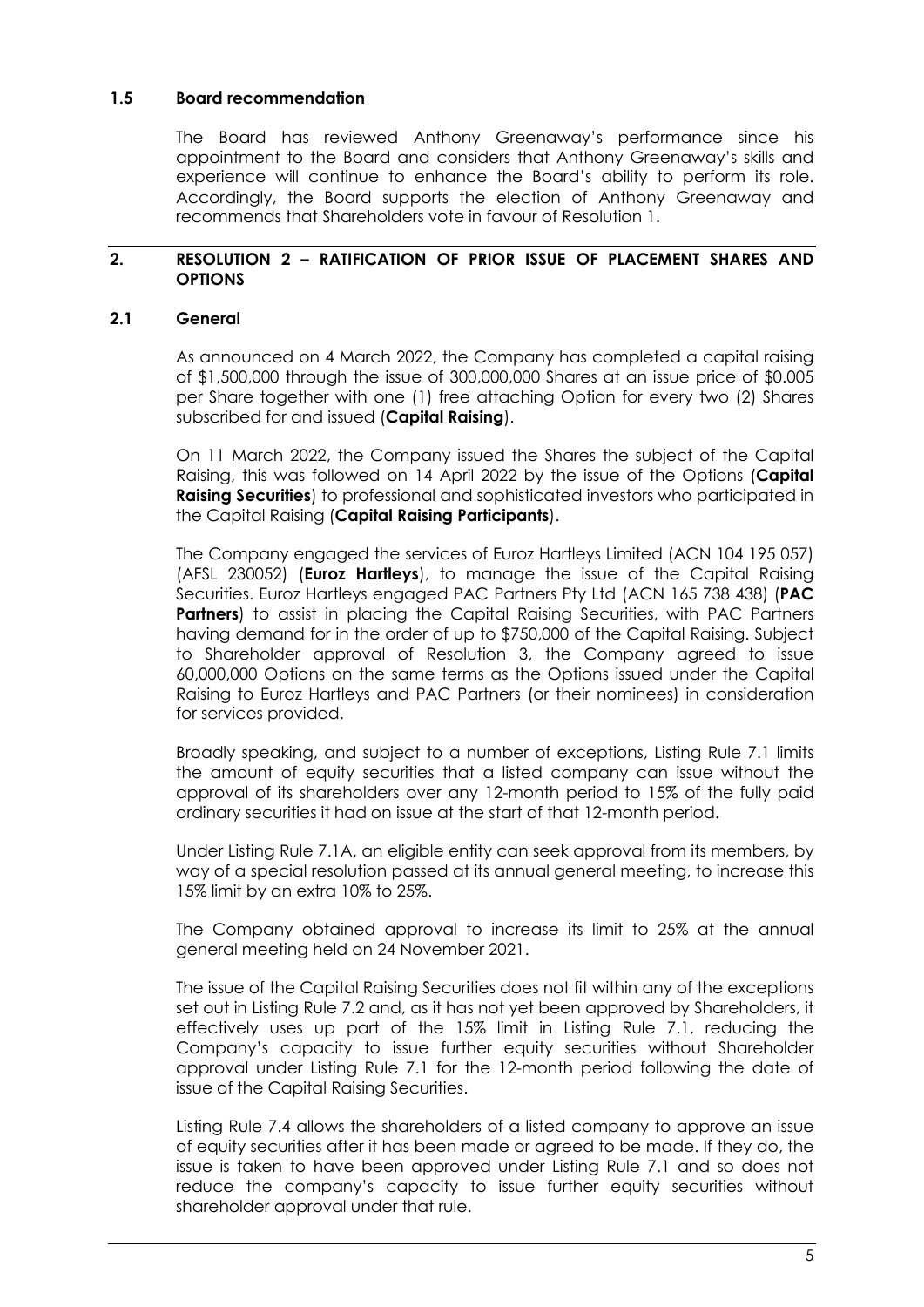The Company wishes to retain as much flexibility as possible to issue additional equity securities in the future without having to obtain Shareholder approval for such issues under Listing Rule 7.1. Accordingly, the Company is seeking Shareholder ratification pursuant to Listing Rule 7.4 for the issue of the Capital Raising Securities.

[Resolution 2](#page-1-0) seeks Shareholder ratification pursuant to Listing Rule 7.4 for the issue of the Capital Raising Securities.

### **2.2 Technical information required by Listing Rule 14.1A**

If [Resolution 2](#page-1-0) is passed, the Capital Raising Securities will be excluded in calculating the Company's combined 25% limit in Listing Rules 7.1 and 7.1A, effectively increasing the number of equity securities the Company can issue without Shareholder approval over the 12-month period following the date of issue of the Capital Raising Securities.

If [Resolution 2](#page-1-0) is not passed, the Capital Raising Securities will be included in calculating the Company's combined 25% limit in Listing Rules 7.1 and 7.1A, effectively decreasing the number of equity securities that the Company can issue without Shareholder approval over the 12-month period following the date of issue of the Capital Raising Securities.

### **2.3 Technical information required by Listing Rule 7.4**

Pursuant to and in accordance with Listing Rule 7.5, the following information is provided in relation to [Resolution 2:](#page-1-0)

- (a) the Capital Raising Securities were issued to Capital Raising Participants who are clients of Euroz Hartleys and PAC Partners. The recipients were identified through a bookbuild process, which involved Euroz Hartleys and PAC Partners seeking expressions of interest to participate in the capital raising from non-related parties of the Company;
- (b) in accordance with paragraph 7.4 of ASX Guidance Note 21, the Company confirms that none of the recipients were:
	- (i) related parties of the Company, members of the Company's Key Management Personnel, substantial holders of the Company, advisers of the Company or an associate of any of these parties; and
	- (ii) issued more than 1% of the issued capital of the Company;
- (c) 300,000,000 Shares and 150,000,000 Options were issued;
- (d) the Shares issued to participants in the Capital Raising were all fully paid ordinary shares in the capital of the Company issued on the same terms and conditions as the Company's existing Shares;
- (e) the Options issued to participants in the Capital Raising were issued on the terms and conditions set out in [Schedule 1;](#page-12-0)
- (f) the Shares issued under the Capital Raising were issued on 11 March 2022;
- (g) the Options issued under the Capital Raising were issued on 14 April 2022;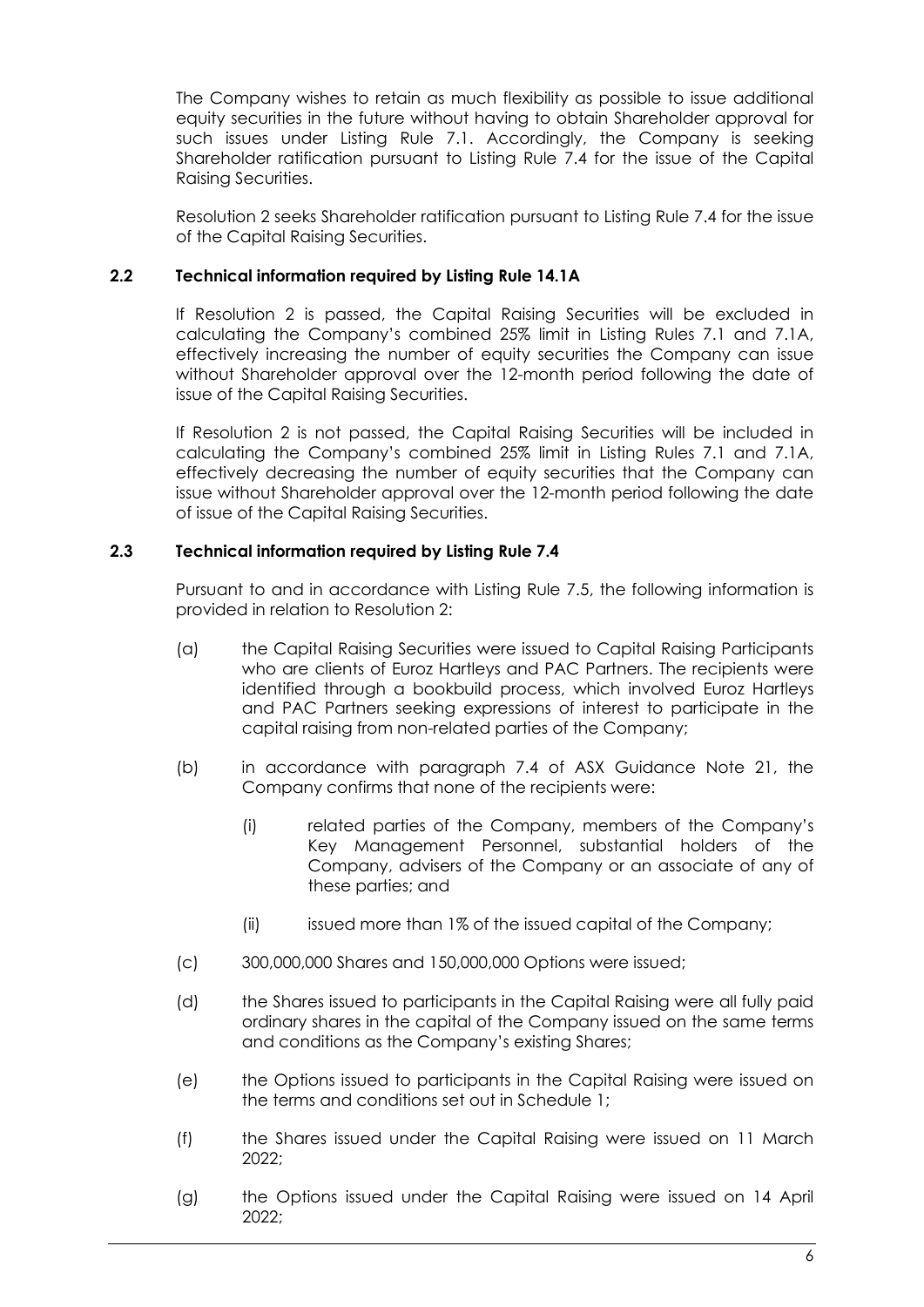- (h) the issue price per Share was \$0.005 and the issue price of the Options was nil as they were issued free attaching with the Shares on a 1:2 basis. The Company has not and will not receive any other consideration for the issue of the Capital Raising Securities (other than in respect of funds received on exercise of the Options); and
- (i) the purpose of the issue of the Capital Raising Securities was to raise \$1,500,000, which will be applied to complete the drilling at Douglas Canyon, Nevada, and progress the exploration program at the Crown Project in the Julimar District, as well as advance the Company's battery mineral and gold focus; and
- (j) the Capital Raising Securities were not issued under an agreement.

### **3. RESOLUTION 3 – APPROVAL TO ISSUE BROKER OPTIONS**

### <span id="page-7-0"></span>**3.1 General**

The Company has entered into an agreement to issue 43,200,000 Options in full consideration for broker services provided by Euroz Hartleys and PAC Partners (**Broker Options**).

The Broker Options will be issued to the nominees of Euroz Hartleys and PAC Partners as follows:

- (a) 36,000,000 Broker Options to be issued to Zenix Nominees Pty Ltd (ACN 107 391 908), as nominee of Euroz Hartleys;
- (b) 2,400,000 Broker Options to be issued to PAC Partners Securities Pty Ltd (ACN 623 653 912), as nominee of PAC Partners;
- (c) 2,400,000 Broker Options to be issued to Emerging Equities Pty Ltd (ACN 627 865 945), as nominee of PAC Partners; and
- (d) 2,400,000 Broker Options to be issued to DealAccess Pty Ltd (ACN 648 994 067), as nominee of PAC Partners.

As summarised in Section [5.1](#page-5-0) above, Listing Rule 7.1 limits the amount of equity securities that a listed company can issue without the approval of its shareholders over any 12-month period to 15% of the fully paid ordinary shares it had on issue at the start of that period.

The proposed issue of the Broker Options does not fit within any of the exceptions set out in Listing Rule 7.2. While the issue does not exceed the 15% limit in Listing Rule 7.1 and can therefore be made without breaching that rule, the Company wishes to retain as much flexibility as possible to issue additional equity securities in the future without having to obtain Shareholder approval under Listing Rule 7.1. Accordingly, the Company is seeking Shareholder approval pursuant to Listing Rule 7.1 so that it does not use up any of its 15% placement capacity under Listing Rule 7.1.

#### **3.2 Technical information required by Listing Rule 14.1A**

If [Resolution 3](#page-1-1) is passed, the Company will be able to proceed with the issue of the Broker Options. In addition, the issue of the Broker Options will be excluded from the calculation of the number of equity securities that the Company can issue without Shareholder approval under Listing Rule 7.1.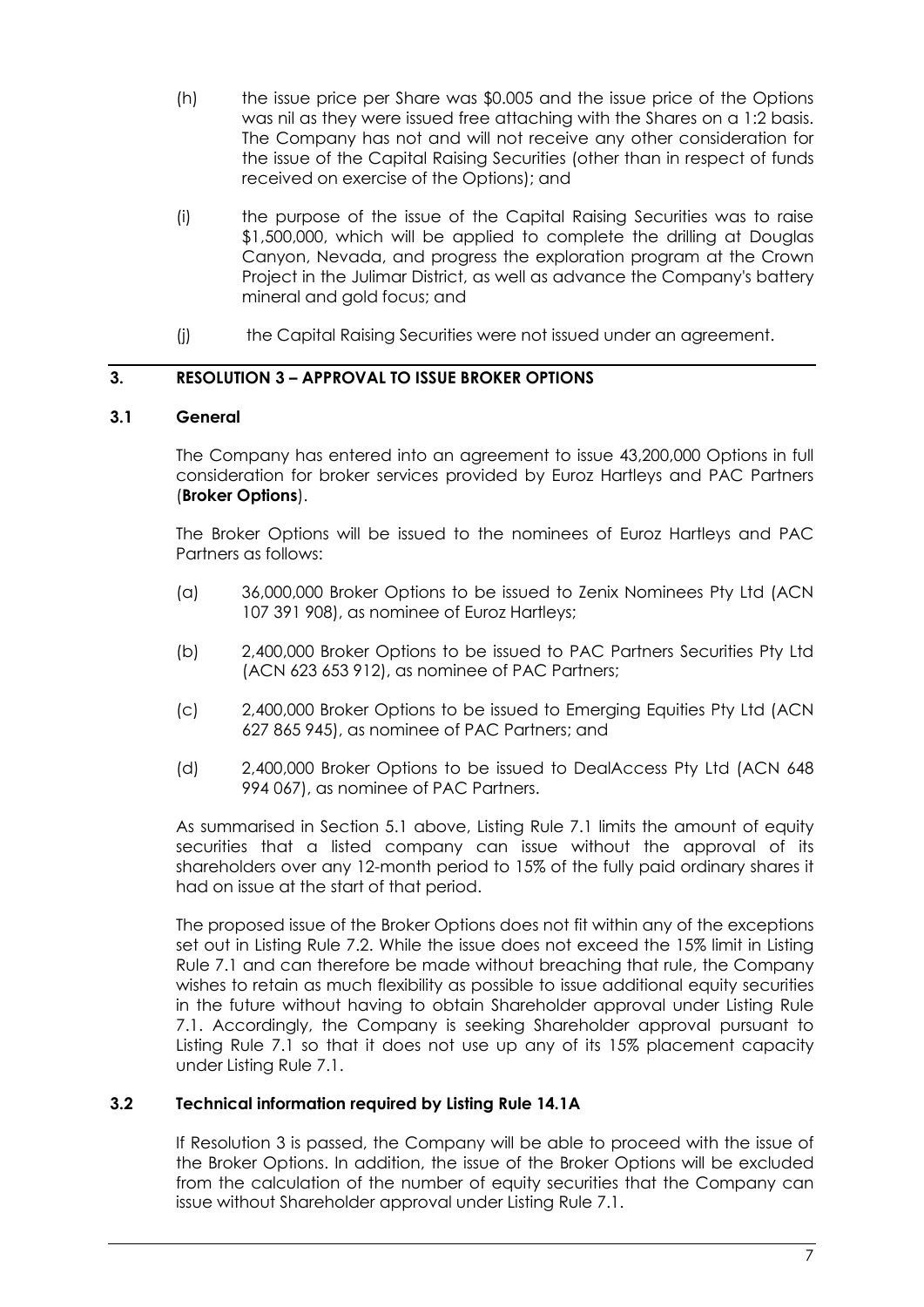If [Resolution 3](#page-1-1) is not passed, the issue of the Broker Options can still proceed but it will reduce, to that extent, the Company's capacity to issue equity securities without Shareholder approval under Listing Rule 7.1 for 12 months following the issue.

[Resolution 3](#page-1-1) seeks Shareholder approval for the purposes of Listing Rule 7.1 for the issue of the Broker Options.

### <span id="page-8-0"></span>**3.3 Technical information required by Listing Rule 7.1**

Pursuant to and in accordance with Listing Rule 7.3, the following information is provided in relation to [Resolution 3:](#page-1-1)

- (a) the Broker Options will be issued to the nominees of Euroz Hartleys and PAC Partners as set out in Section [3.1;](#page-7-0)
- (b) in accordance with paragraph 7.2 of ASX Guidance Note 21, the Company confirms that none of the recipients will be:
	- (i) related parties of the Company, members of the Company's Key Management Personnel, substantial holders of the Company, advisers of the Company or an associate of any of these parties; and
	- (ii) issued more than 1% of the issued capital of the Company;
- (c) the maximum number of Broker Options to be issued is 43,200,000. The terms and conditions of the Broker Options are set out in [Schedule 1;](#page-12-0)
- (d) the Broker Options will be issued no later than 3 months after the date of the Meeting (or such later date to the extent permitted by any ASX waiver or modification of the Listing Rules) and it is intended that issue of the Broker Options will occur on the same date;
- (e) the Broker Options will be issued at a nil issue price, in consideration for broker services provided by Euroz Hartleys and PAC Partners;
- (f) the purpose of the issue of the Broker Options is to satisfy the Company's obligations under the Euroz Hartleys Engagement Letter;
- (g) the Broker Options are being issued to the nominees of Euroz Hartleys and PAC Partners under the Euroz Hartleys Engagement Letter. A summary of the material terms and conditions of the Euroz Hartleys Engagement Letter is set out in [Schedule 2;](#page-14-0) and
- (h) the Broker Options are not being issued under, or to fund, a reverse takeover.

#### **4. RESOLUTION 4 – ISSUE OF OPTIONS TO RELATED PARTY – SHAPE WEALTH PTY LTD**

### **4.1 General**

The Company has agreed pursuant to the Euroz Hartleys Engagement Letter and subject to obtaining Shareholder approval, to issue 16,800,000 Options (**Related Party Options**) to Shape Wealth Pty Ltd (ACN 154 442 547) (**Shape Wealth**) as nominee of PAC Partners, on the terms and conditions set out below.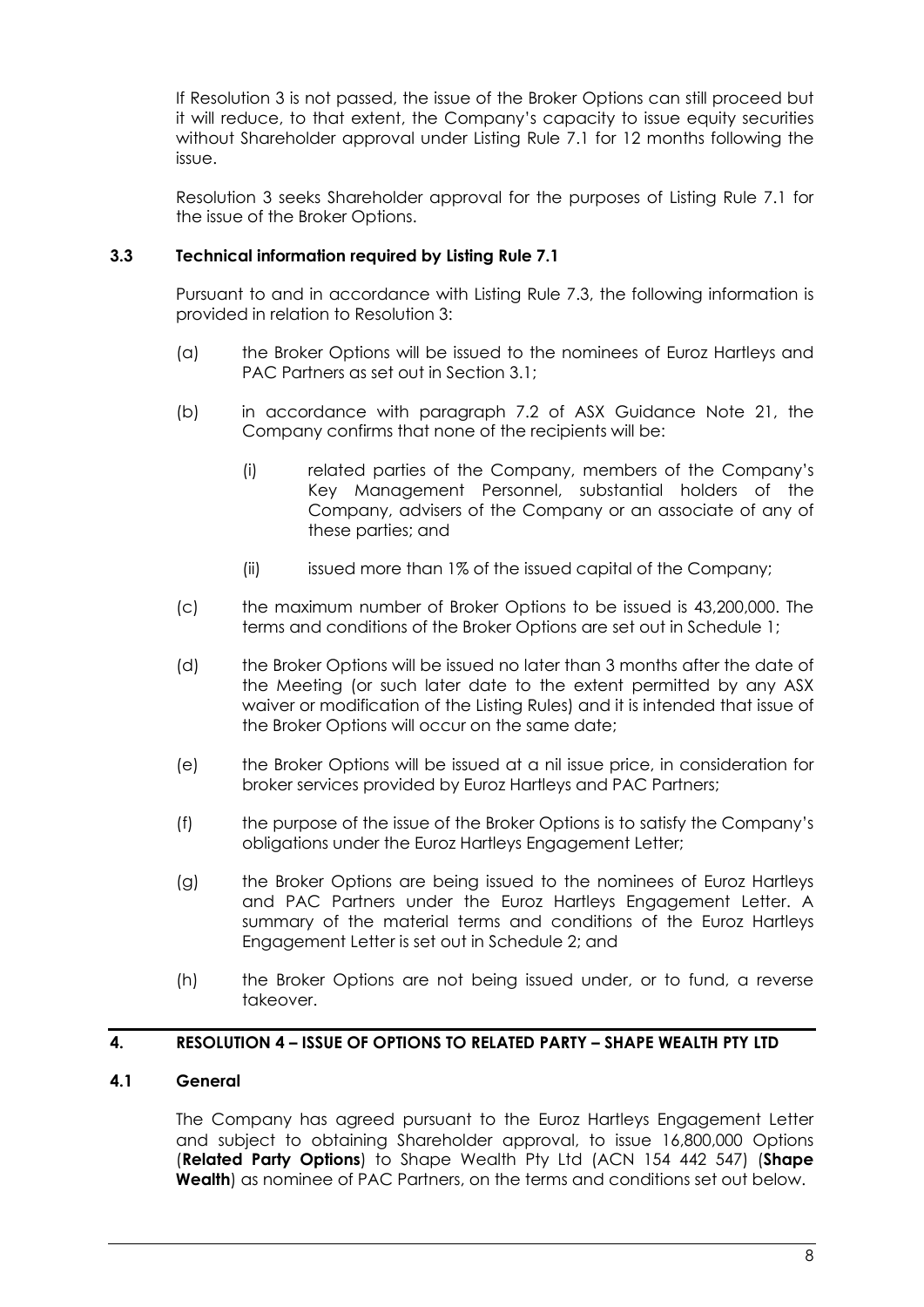[Resolution 4](#page-1-2) seeks Shareholder approval for the issue of the Related Party Options to Shape Wealth as nominee of PAC Partners.

### **4.2 Chapter 2E of the Corporations Act**

For a public company, or an entity that the public company controls, to give a financial benefit to a related party of the public company, the public company or entity must:

- (a) obtain the approval of the public company's members in the manner set out in sections 217 to 227 of the Corporations Act; and
- (b) give the benefit within 15 months following such approval,

unless the giving of the financial benefit falls within an exception set out in sections 210 to 216 of the Corporations Act.

The issue of Related Party Options constitutes the giving a financial benefit and Shape Wealth, is a related party of the Company by virtue of being an entity controlled by Ryan Gale, the son of Christopher Gale who is the Executive Chairman of the Company.

The Directors (other than Christopher Gale who has a material personal interest in the Resolution) consider that Shareholder approval pursuant to Chapter 2E of the Corporations Act is not required in respect of the issue of the Related Party Options because the Related Party Options will be issued to Shape Wealth as nominee of PAC Partners on the same terms as the Options issued to non-related parties pursuant to the Euroz Hartleys Engagement Letter and as such the giving of the financial benefit is on arm's length terms.

### **4.3 Listing Rule 10.11**

Listing Rule 10.11 provides that unless one of the exceptions in Listing Rule 10.12 applies, a listed company must not issue or agree to issue equity securities to:

| 10.11.1 | a related party;                                                                                                                                                                                                                                                                          |
|---------|-------------------------------------------------------------------------------------------------------------------------------------------------------------------------------------------------------------------------------------------------------------------------------------------|
| 10.11.2 | a person who is, or was at any time in the 6 months before the issue<br>or agreement, a substantial (30%+) holder in the company;                                                                                                                                                         |
| 10.11.3 | a person who is, or was at any time in the 6 months before the issue<br>or agreement, a substantial (10%+) holder in the company and who<br>has nominated a director to the board of the company pursuant to<br>a relevant agreement which gives them a right or expectation to do<br>SO; |
| 10.11.4 | an associate of a person referred to in Listing Rules 10.11.1 to 10.11.3;<br>or                                                                                                                                                                                                           |
| 10.11.5 | a person whose relationship with the company or a person referred<br>to in Listing Rules 10.11.1 to 10.11.4 is such that, in ASX's opinion, the<br>issue or agreement should be approved by its shareholders,                                                                             |

unless it obtains the approval of its shareholders.

The issue of the Related Party Options falls within Listing Rule 10.11.1 and does not fall within any of the exceptions in Listing Rule 10.12. It therefore requires the approval of Shareholders under Listing Rule 10.11.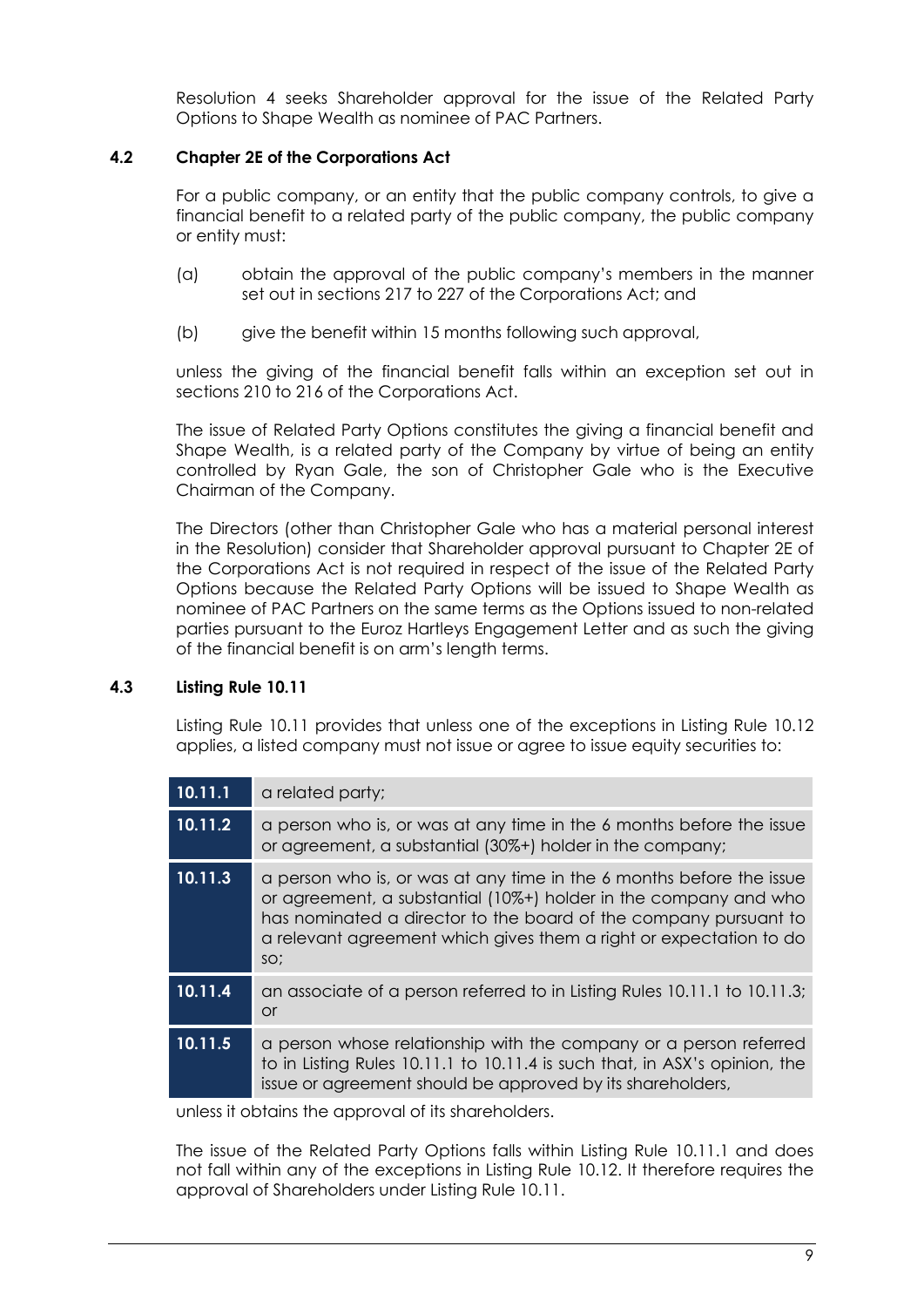[Resolution](#page-1-2) [4](#page-1-2) seeks Shareholder approval for the issue of the Related Party Options for the purposes of Listing Rule 10.11.

### **4.4 Technical information required by Listing Rule 14.1A**

If [Resolution](#page-1-2) [4](#page-1-2) is passed, the Company will be able to proceed with the issue of the Related Party Options under the Euroz Hartleys Engagement Letter within one month after the date of the Meeting (or such later date as permitted by any ASX waiver or modification of the Listing Rules) and will raise additional funds which will be used in the manner set out in Section [3.3](#page-8-0) above. As approval pursuant to Listing Rule 7.1 is not required for the issue of the Related Party Options in respect of the Euroz Hartleys Engagement Letter (because approval is being obtained under Listing Rule 10.11), the issue of the Related Party Options will not use up any of the Company's 15% annual placement capacity.

If [Resolution](#page-1-2) [4](#page-1-2) is not passed, the Company will not be able to proceed with the issue of the Related Party Options under the Euroz Hartleys Engagement Letter.

#### **4.5 Technical Information required by Listing Rule 10.13**

Pursuant to and in accordance with Listing Rule 10.13, the following information is provided in relation to [Resolution](#page-1-2) [4:](#page-1-2)

- (a) the Related Party Options will be issued to Shape Wealth as nominee of PAC Partners, who falls within the category set out in Listing Rule 10.11.1, as Shape Wealth is a related party of the Company by virtue of being an entity wholly controlled by Ryan Gale, the son of Christopher Gale, the Executive Chairman of the Company;
- (b) the maximum number of Related Party Options to be issued is 16,800,000;
- (c) the terms and conditions of the Related Party Options are set out in [Schedule 1;](#page-12-0)
- (d) the Related Party Options will be issued no later than 1 month after the date of the Meeting (or such later date to the extent permitted by any ASX waiver or modification of the Listing Rules) and it is intended that issue of the Related Party Options will occur on the same date;
- (e) the issue price of the Related Party Options will be nil. The Company will not receive any other consideration in respect of the issue of the Related Party Options (other than in respect of funds received on exercise of the Related Party Options);
- (f) the purpose of the issue of the Related Party Options is to satisfy the Company's obligations under the Euroz Hartleys Engagement Letter;
- (g) the Related Party Options are being issued to Shape Wealth as nominee of PAC Partners under the Euroz Hartleys Engagement Letter. A summary of the material terms of the Euroz Hartleys Engagement Letter is set out in [Schedule 2;](#page-14-0) and
- (h) a voting exclusion statement is included in [Resolution](#page-1-2) [4](#page-1-2) of the Notice.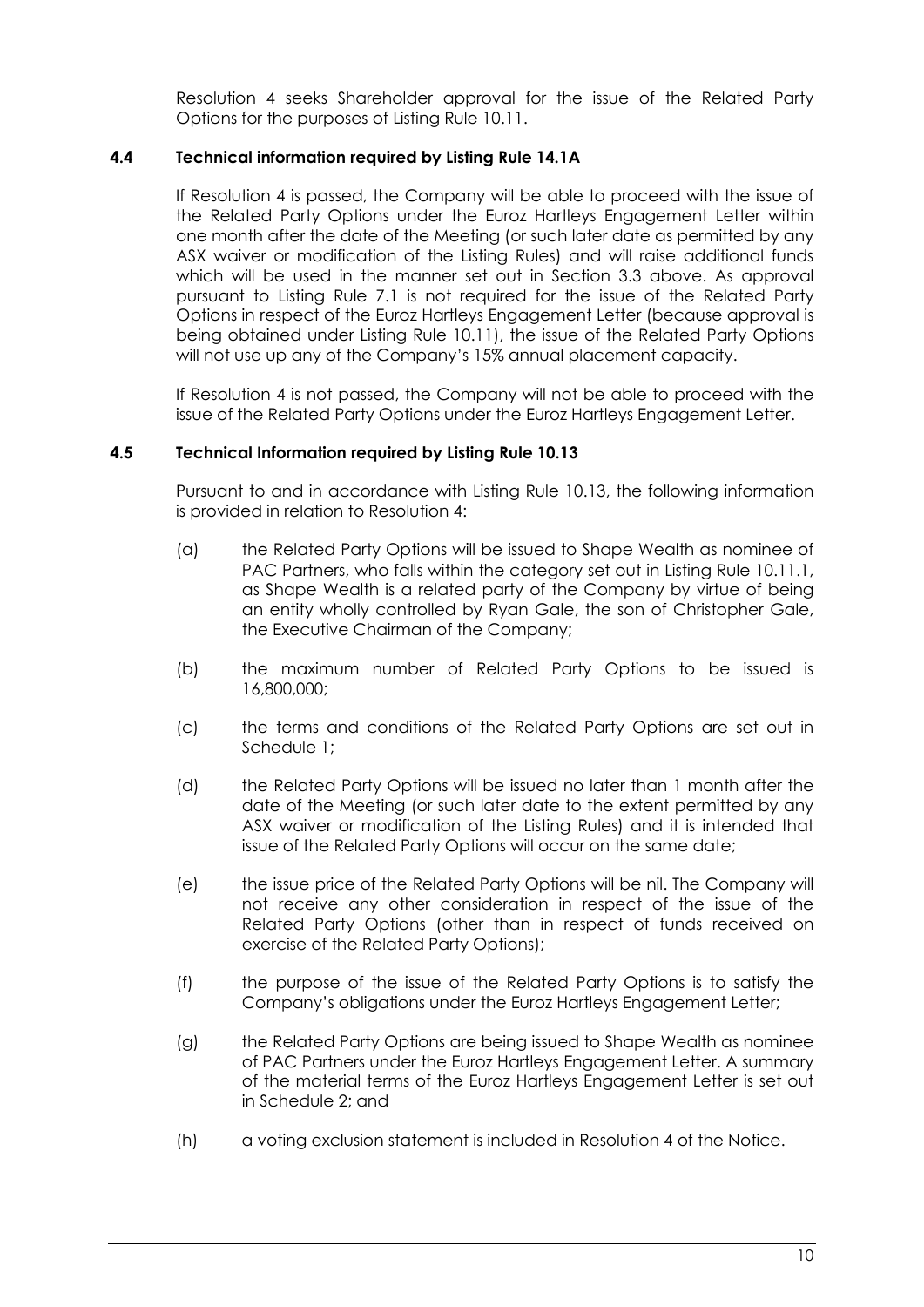# **GLOSSARY**

**\$** means Australian dollars.

**ASIC** means the Australian Securities & Investments Commission.

**ASX** means ASX Limited (ACN 008 624 691) or the financial market operated by ASX Limited, as the context requires.

**Board** means the current board of directors of the Company.

**Business Day** means Monday to Friday inclusive, except New Year's Day, Good Friday, Easter Monday, Christmas Day, Boxing Day, and any other day that ASX declares is not a business day.

**Chair** means the chair of the Meeting.

**Company** means Oar Resources Limited (ACN 009 118 861).

**Constitution** means the Company's constitution.

**Corporations Act** means the *Corporations Act 2001* (Cth).

**Directors** means the current directors of the Company.

**Euroz Hartleys Engagement Letter** means the letter between the Company and Euroz Hartleys Limited dated 1 March 2022.

**Explanatory Statement** means the explanatory statement accompanying the Notice.

**General Meeting** or **Meeting** means the meeting convened by the Notice.

**Listing Rules** means the Listing Rules of ASX.

**Notice** or **Notice of Meeting** means this notice of meeting including the Explanatory Statement and the Proxy Form.

**Option** means an option to acquire a Share with the terms and conditions set out in [Schedule 1.](#page-12-0)

**Optionholder** means a holder of an Option.

**PAC Partners** means PAC Partners Pty Ltd (ACN 165 738 438).

**Proxy Form** means the proxy form accompanying the Notice.

**Resolutions** means the resolutions set out in the Notice, or any one of them, as the context requires.

**Section** means a section of the Explanatory Statement.

**Share** means a fully paid ordinary share in the capital of the Company.

**Shareholder** means a registered holder of a Share.

**WST** means Western Standard Time as observed in Perth, Western Australia.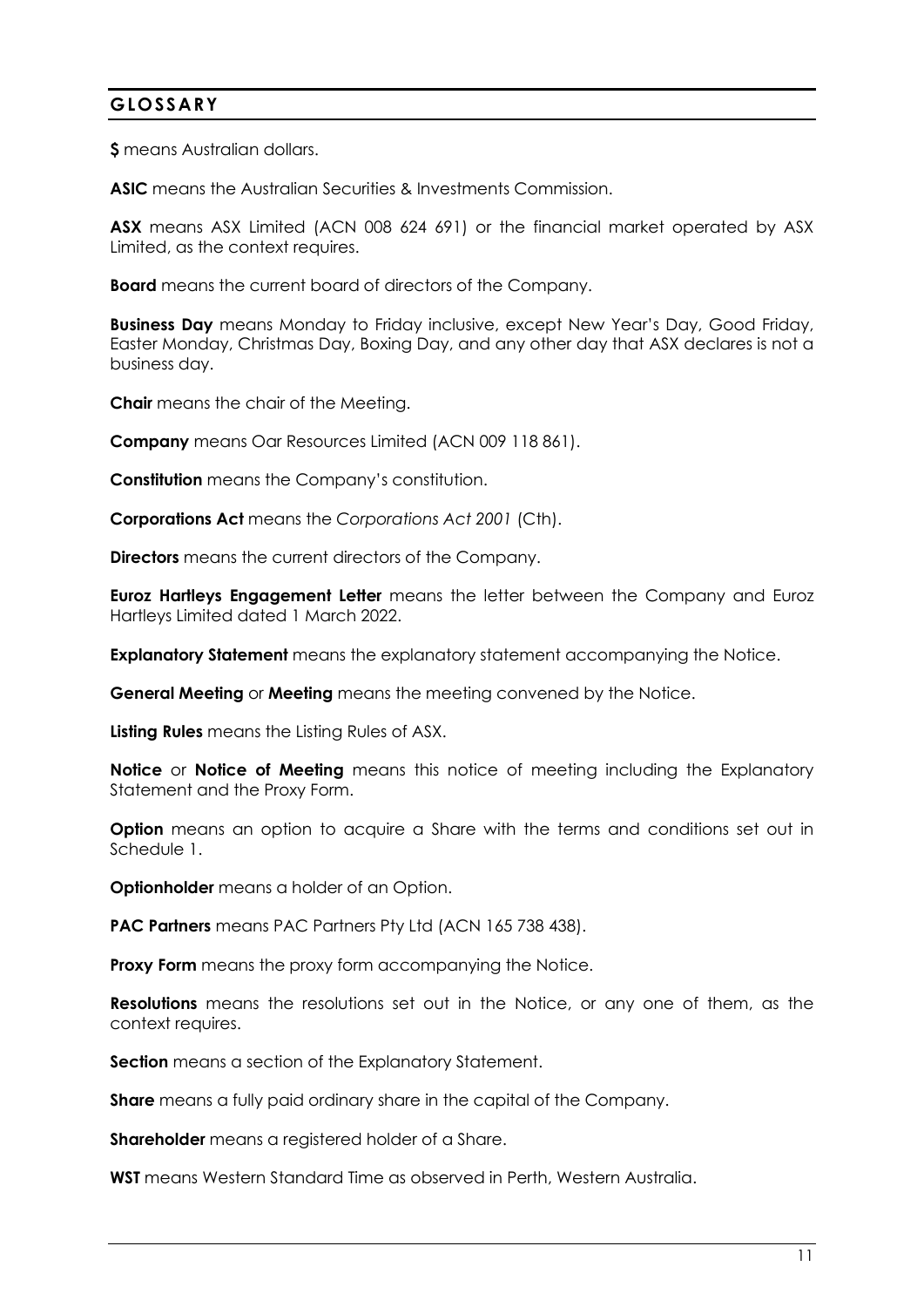# <span id="page-12-0"></span>**SCHEDULE 1 – TERMS AND CONDITIONS OF OPTIONS**

### **1. Entitlement**

Each Option entitles the holder to subscribe for one Share upon exercise of the Option.

### **2. Exercise Price**

The amount payable upon exercise of each Option will be \$0.01 (**Exercise Price**)

### **3. Expiry Date**

Each Option will expire at 5:00 pm (WST) on 11 March 2025 (**Expiry Date**). Any Option not exercised before the Expiry Date will automatically lapse on the Expiry Date.

### **4. Exercise Period**

The Options are exercisable at any time on or prior to the Expiry Date (**Exercise Period**).

### **5. Quotation of the Options**

The Company may apply for quotation of the Options on ASX, subject to meeting ASX Listing Rules requirements and the requirements of the Corporations Act.

### **6. Notice of Exercise**

The Options may be exercised during the Exercise Period by notice in writing to the Company in the manner specified on the Option certificate (**Notice of Exercise**) and payment of the Exercise Price for each Option being exercised in Australian currency by electronic funds transfer or other means of payment acceptable to the Company.

### **7. Exercise Date**

A Notice of Exercise is only effective on and from the later of the date of receipt of the Notice of Exercise and the date of receipt of the payment of the Exercise Price for each Option being exercised in cleared funds (**Exercise Date**).

#### **8. Timing of issue of Shares on exercise**

Within five Business Days after the Exercise Date, the Company will: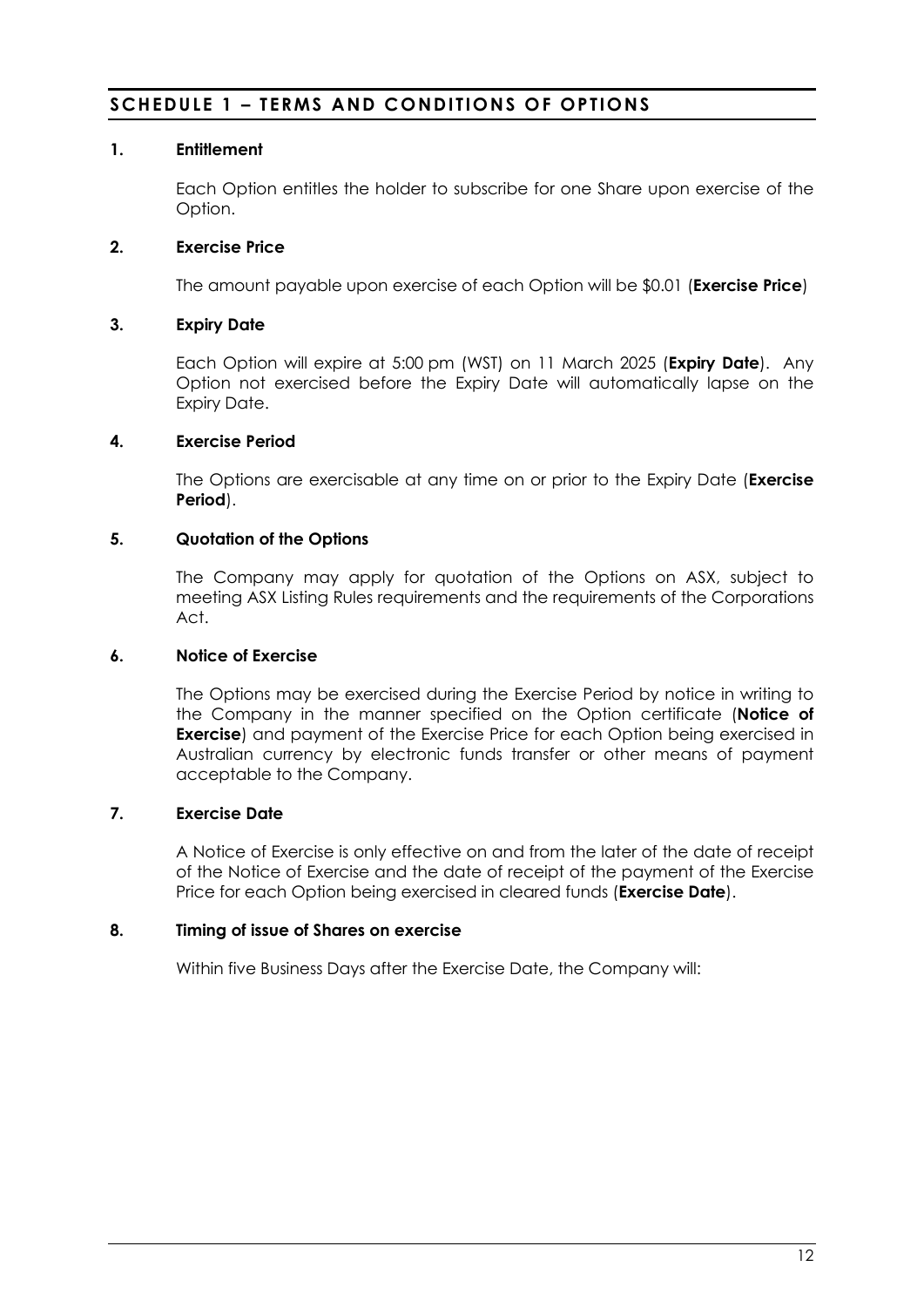- 8.1 issue the number of Shares required under these terms and conditions in respect of the number of Options specified in the Notice of Exercise and for which cleared funds have been received by the Company;
- 8.2 if required, give ASX a notice that complies with section 708A(5)(e) of the Corporations Act, or, if the Company is unable to issue such a notice, lodge with ASIC a prospectus prepared in accordance with the Corporations Act and do all such things necessary to satisfy section 708A(11) of the Corporations Act to ensure that an offer for sale of the Shares does not require disclosure to investors; and
- 8.3 if admitted to the official list of ASX at the time, apply for official quotation on ASX of Shares issued pursuant to the exercise of the Options.

If a notice delivered under 8.2 for any reason is not effective to ensure that an offer for sale of the Shares does not require disclosure to investors, the Company must, no later than 20 Business Days after becoming aware of such notice being ineffective, lodge with ASIC a prospectus prepared in accordance with the Corporations Act and do all such things necessary to satisfy section 708A(11) of the Corporations Act to ensure that an offer for sale of the Shares does not require disclosure to investors.

#### **9. Shares issued on exercise**

Shares issued on exercise of the Options rank equally with the then issued shares of the Company.

#### **10. Reconstruction of capital**

If at any time the issued capital of the Company is reconstructed, all rights of an Optionholder are to be changed in a manner consistent with the Corporations Act and the ASX Listing Rules at the time of the reconstruction.

#### **11. Participation in new issues**

There are no participation rights or entitlements inherent in the Options and holders will not be entitled to participate in new issues of capital offered to Shareholders during the currency of the Options without exercising the Options.

#### **12. Change in exercise price**

An Option does not confer the right to a change in Exercise Price or a change in the number of underlying securities over which the Option can be exercised.

#### **13. Transferability**

The Options are transferable subject to any restriction or escrow arrangements imposed by ASX or under applicable Australian securities laws.